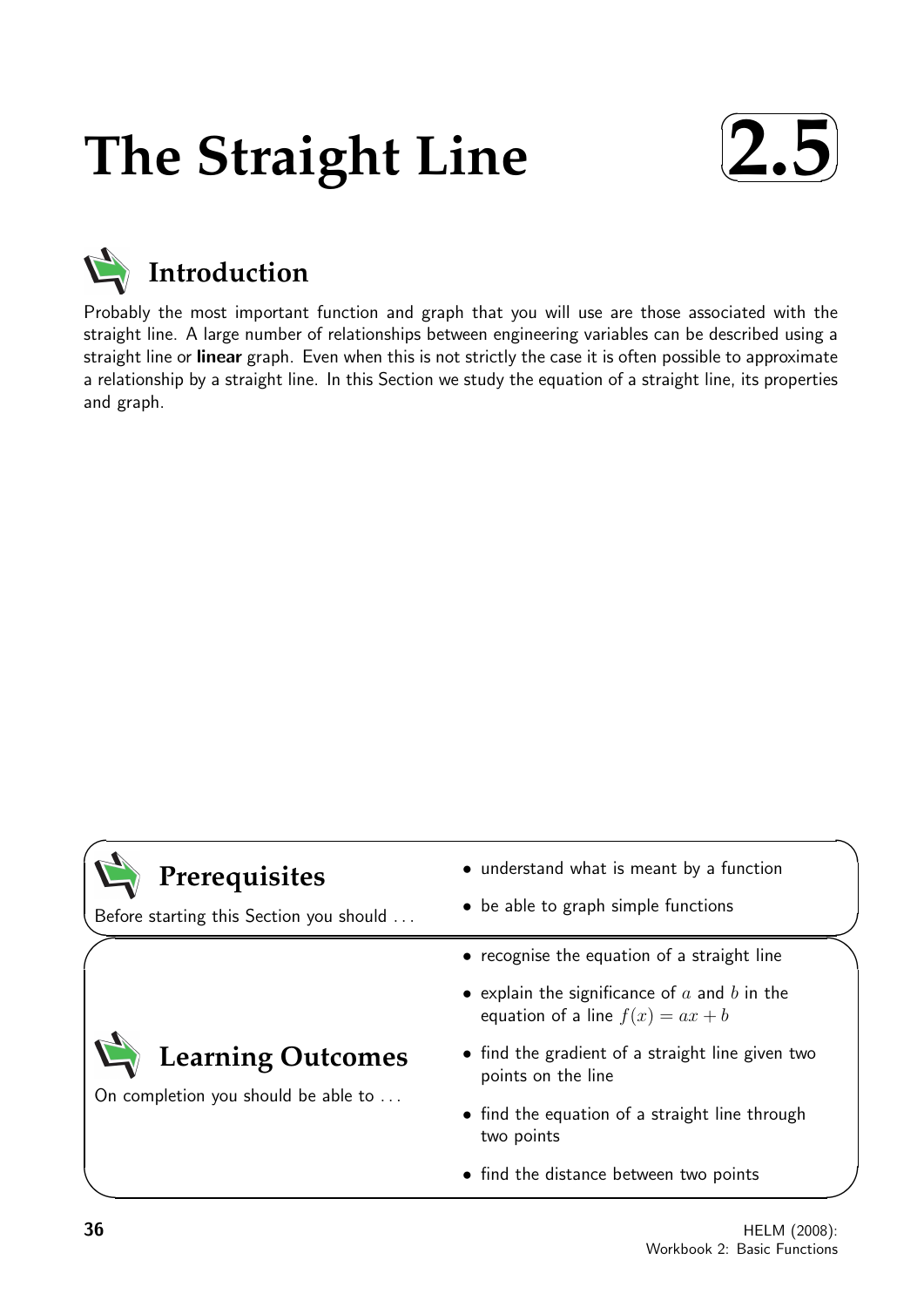

## **1. Linear functions**

Any function of the form  $y = f(x) = ax + b$  where a and b are constants is called a **linear function.** The constant  $a$  is called the **coefficient of**  $x$ , and  $b$  is referred to as the **constant term.** 



For example,  $f(x) = 3x + 2$ ,  $g(x) = \frac{1}{2}$ 2  $x-7$ ,  $h(x) = -3x+\frac{2}{2}$ 3 and  $k(x) = 2x$  are all linear functions. The graph of a linear function is always a straight line. Such a graph can be plotted by finding just two distinct points and joining these with a straight line.



## **Example 10**

Plot the graph of the linear function  $y = f(x) = 4x + 3$ .

#### Solution

We start by finding two points. For example if we choose  $x = 0$ , then  $y = f(0) = 3$ , i.e. the first point has coordinates (0, 3). Secondly, suppose we choose  $x = 5$ , then  $y = f(5) = 23$ . The second point is (5, 23). These two points are then plotted and then joined by a straight line as shown in the following diagram.

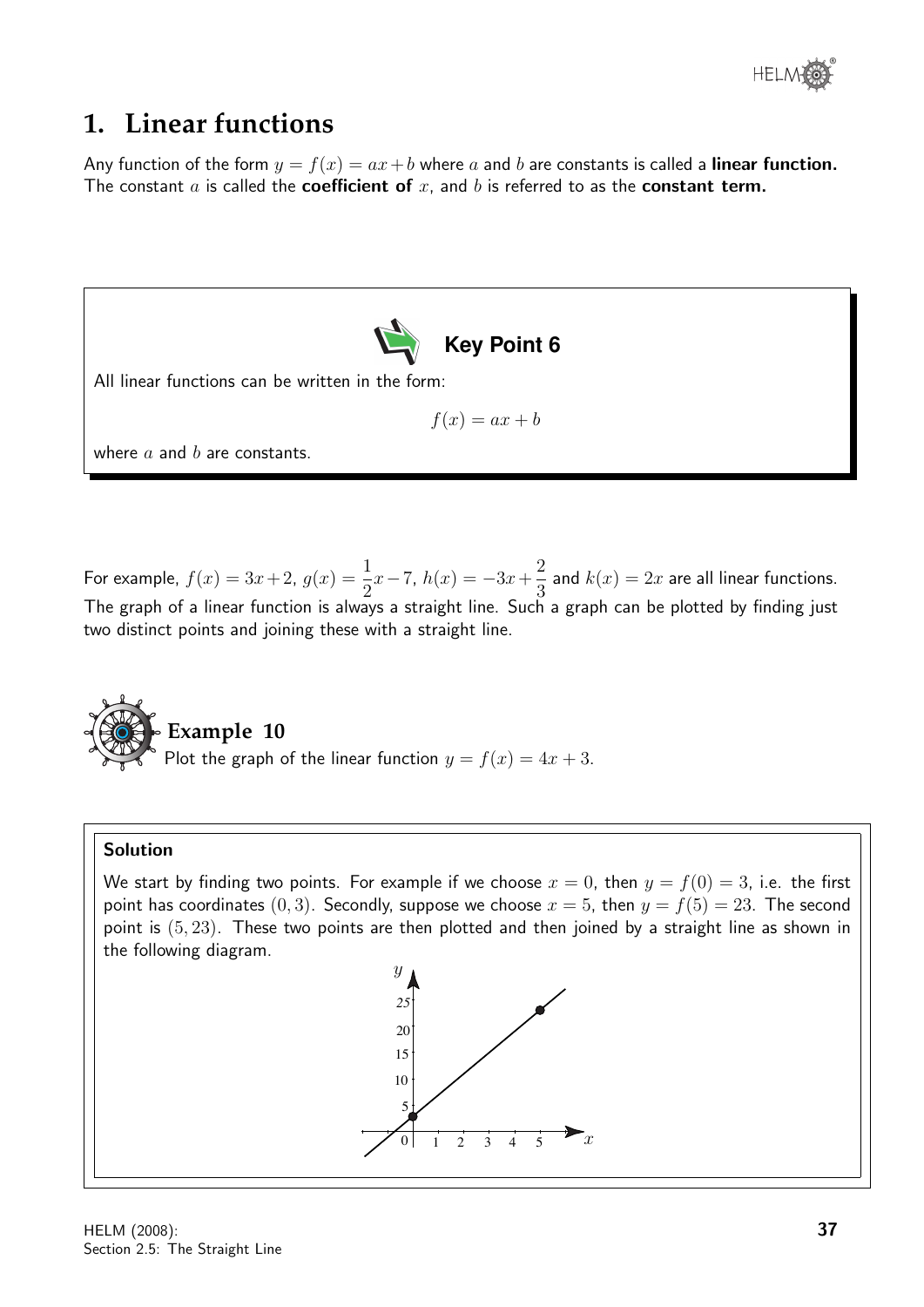

Plot graphs of the three linear functions  $y = 4x - 3$ ,  $y = 4x$ , and  $y = 4x + 5$ , for  $-2\leq x\leq 2.$ 

#### Solution

For each function it is necessary to find two points on the line.

For  $y = 4x - 3$ , suppose for the first point we choose  $x = 0$ , so that  $y = -3$ . For the second point, let  $x = 2$  so that  $y = 5$ . So, the points  $(0, -3)$  and  $(2, 5)$  can be plotted and joined. This is shown in the following diagram.



For  $y = 4x$  we find the points  $(0, 0)$  and  $(2, 8)$ . Similarly for  $y = 4x + 5$  we find points  $(0, 5)$  and  $(2, 13)$ . The corresponding lines are also shown in the figure.



Refer to Example 11. Comment upon the effect of changing the value of the constant term of the linear function.

#### Your solution

#### Answer

As the constant term is varied, the line moves up or down the page always remaining parallel to its initial position.

The value of the constant term is also known as the **vertical** or  $y$ -axis intercept because this is the value of  $y$  where the line cuts the  $y$  axis.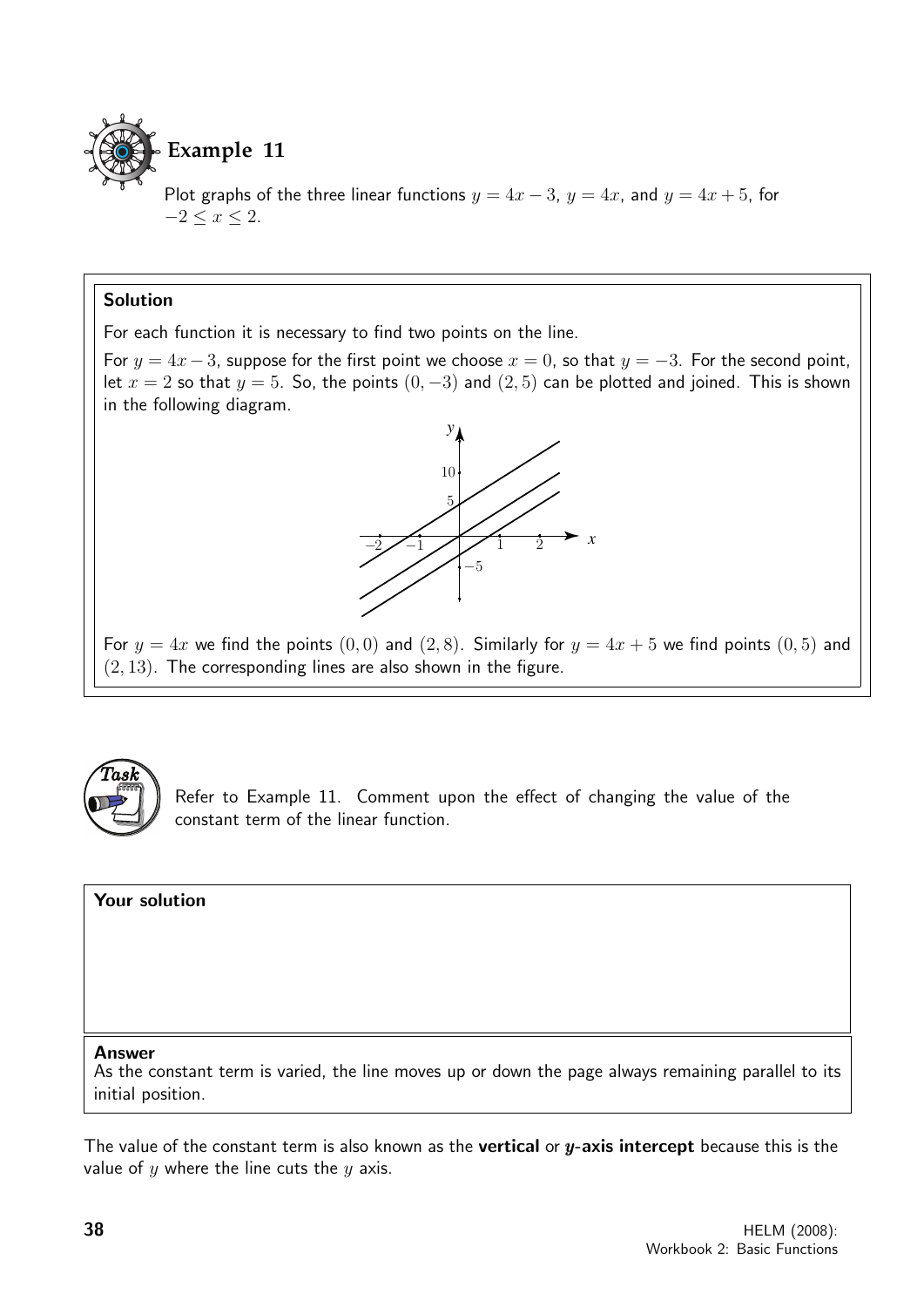

 $\widehat{T}$ as $\widehat{k}$ State the vertical intercept of each of the following lines: (a)  $y = 3x + 3$ , (b)  $y =$ 1 2  $x-\frac{1}{2}$ 3 , (c)  $y = 1 - 3x$ , (d)  $y = -5x$ .

In each case you need to identify the constant term:

| <b>Your solution</b> |                                          |              |     |  |
|----------------------|------------------------------------------|--------------|-----|--|
| (a)                  | (b)                                      | $\mathsf{C}$ | (d) |  |
| <b>Answer</b>        | (a) 3, (b) $-\frac{1}{3}$ , (c) 1, (d) 0 |              |     |  |



#### Solution

Note that all three lines have the same constant term, that is 3. So all three lines pass through  $(0, 3)$ , the vertical intercept. A further point has been calculated for each of the lines and their graphs are shown in the following diagram.

> *x y* −2 −5 5 10 1

Note from the graphs in Example 12 that as the coefficient of  $x$  is changed the gradient of the graph changes. The coefficient of x gives the **gradient** or **slope** of the line. In general, for the line  $y = ax + b$  a positive value of a produces a graph which slopes upwards from left to right. A negative value of  $a$  produces a graph which slopes downwards from left to right. If  $a$  is zero the line is horizontal, that is its gradient is zero. These properties are summarised in the next figure.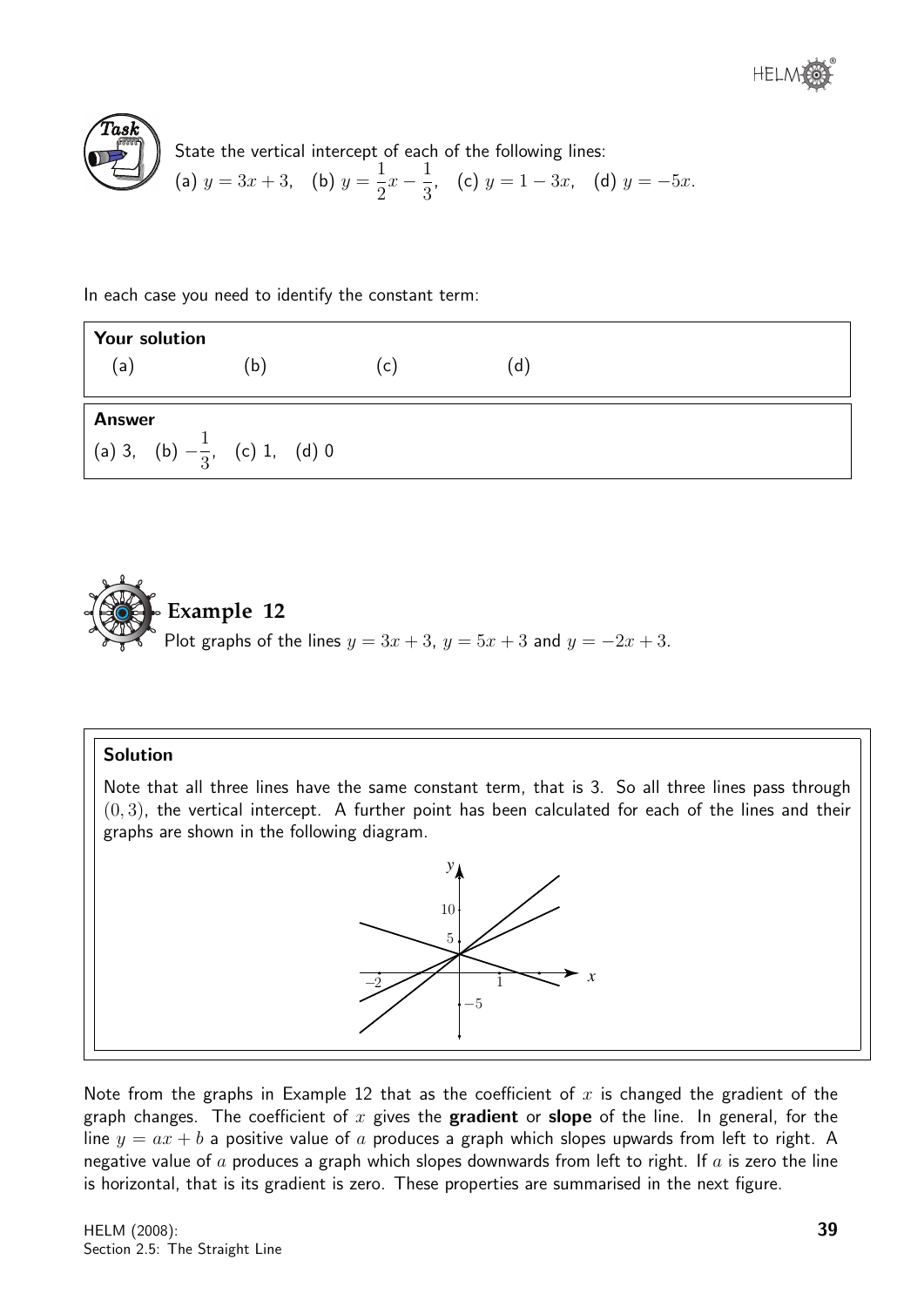

Figure 24: The gradient of a line  $y = ax + b$  depends upon the value of a.



In the linear function  $f(x) = ax + b$ , a is the gradient and b is the vertical intercept.



In each case the coefficient of  $x$  must be examined:

| <b>Your solution</b>          |     |                |  |
|-------------------------------|-----|----------------|--|
| (a)                           | (b) | $(\mathsf{c})$ |  |
| <b>Answer</b>                 |     |                |  |
| (a) 7, (b) $-1/3$ , (c) $1/3$ |     |                |  |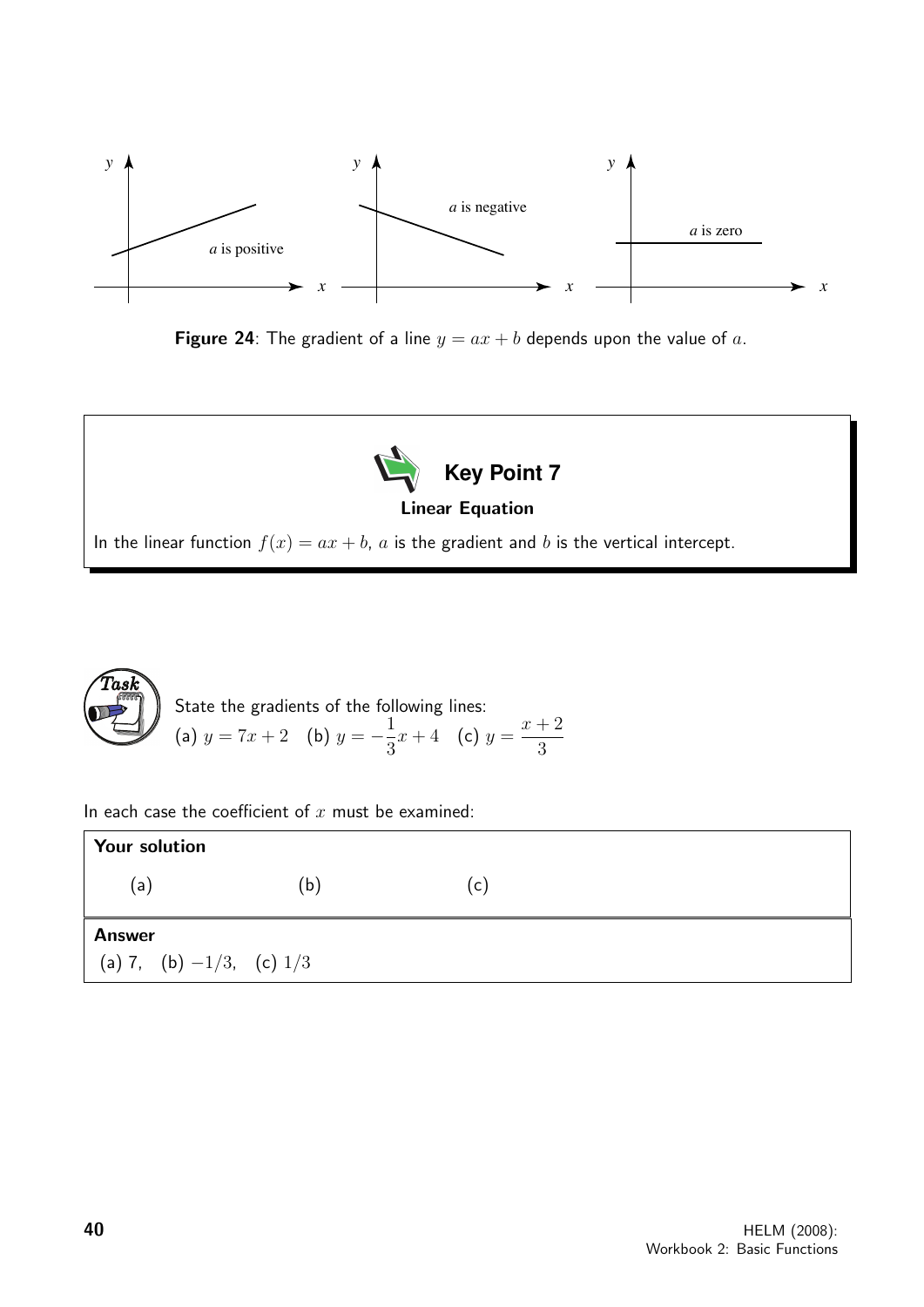

Which of the following lines has the steepest gradient ?  
\n(a) 
$$
y = \frac{17x + 4}{5}
$$
, (b)  $y = 9x - 2$ , (c)  $y = \frac{1}{3}x + 4$ .

#### Your solution

#### Answer

(b) because the three gradients are (a)  $\frac{17}{5}$ 5 (b) 9 (c)  $\frac{1}{2}$ 3

#### **Exercises**

- 1. State the general form of the equation of a straight line explaining the role of each of the terms in your answer.
- 2. State which of the following functions will have straight line graphs.

(a) 
$$
f(x) = 3x - 3
$$
, (b)  $f(x) = x^{1/2}$ , (c)  $f(x) = \frac{1}{x}$ , (d)  $f(x) = 13$ , (e)  $f(x) = -2 - x$ .

3. For each of the following, identify the gradient and vertical intercept.

(a) 
$$
f(x) = 2x + 1
$$
, (b)  $f(x) = 3$ , (c)  $f(x) = -2x$ , (d)  $f(x) = -7 - 17x$ ,

(e)  $f(x) = mx + c$ .

#### Answers

- 1. e.g.  $y = ax + b$ . x is the independent variable, y is the dependent variable, a is the gradient and  $b$  is the vertical intercept.
- 2. (a), (d) and (e) will have straight line graphs.
- 3. (a) gradient = 2, vertical intercept = 1, (b) 0, 3, (c) -2, 0, (d) -17, -7, (e)  $m, c$ .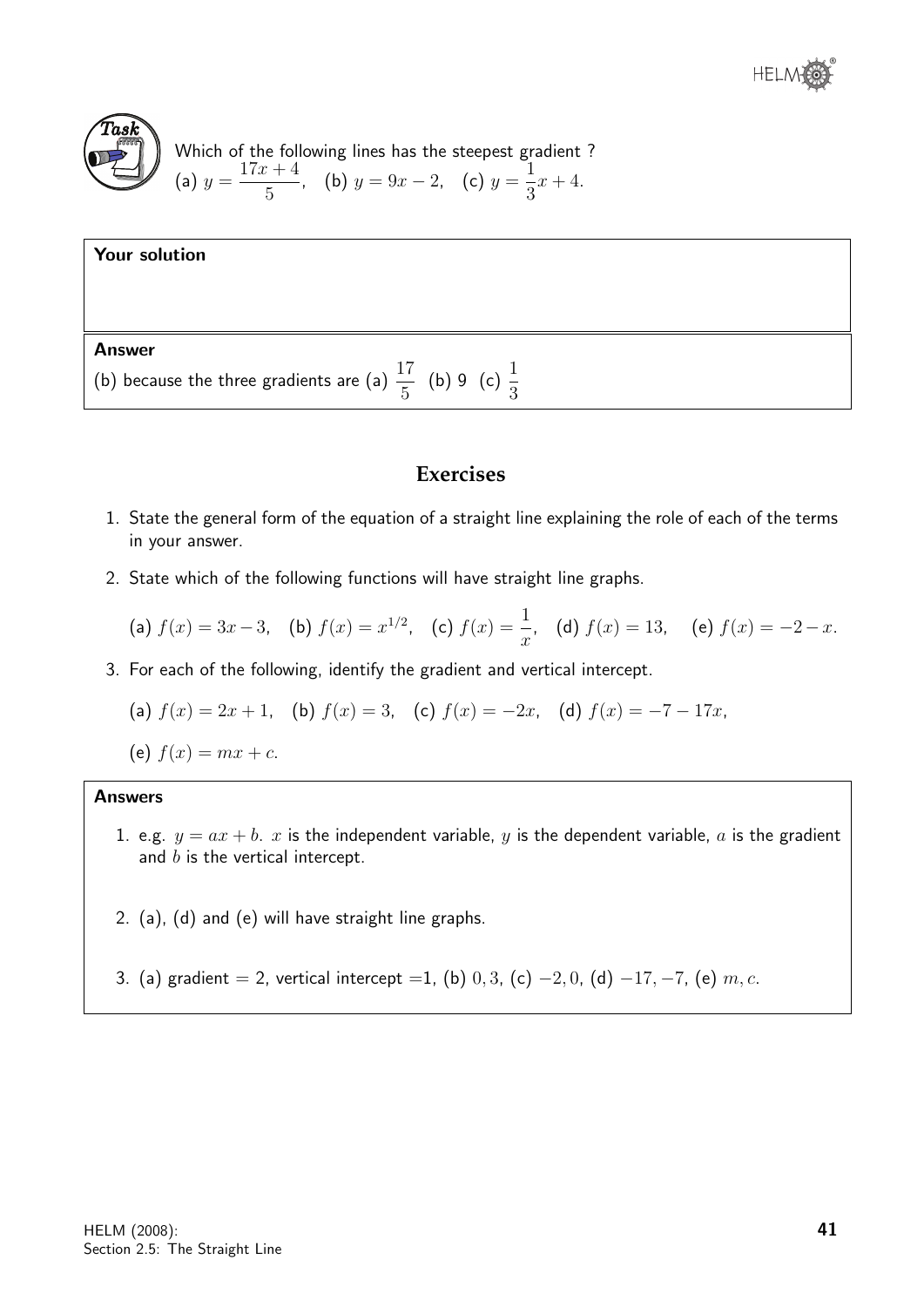# **2. The gradient of a straight line through two points**

A common requirement is to find the gradient of a line when we know the coordinates of two points on it. Suppose the two points are  $A(x_1, y_1)$ ,  $B(x_2, y_2)$  as shown in the following figure.



Figure 25

The gradient of the line joining A and B can be calculated from the following formula.





#### Solution

We calculate the gradient as follows:



Thus the gradient of the line is  $\frac{1}{2}$ . Graphically, this means that when x increases by 1, the value of  $y$  increases by  $\frac{1}{2}$ .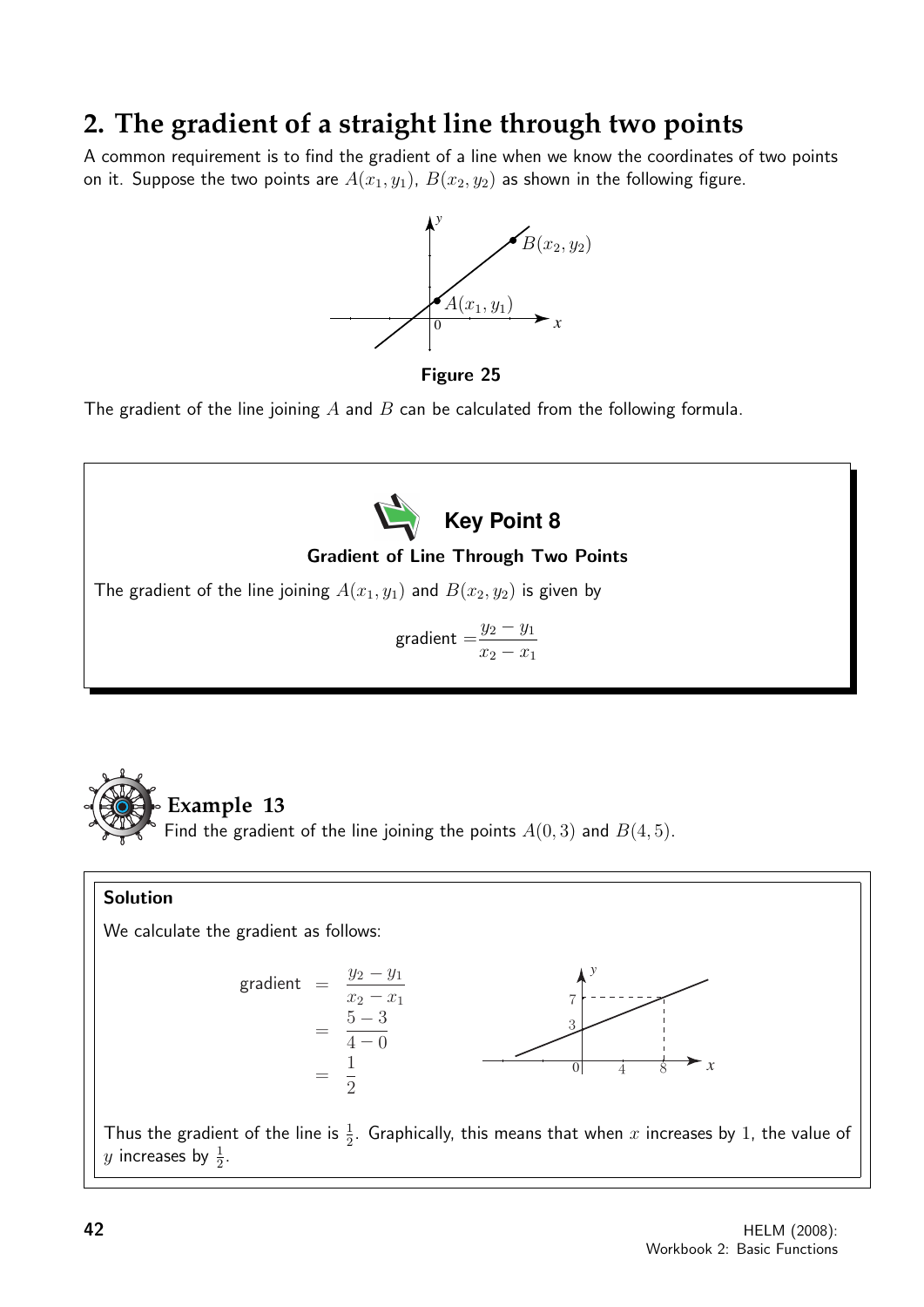

Find the gradient of the line joining the points  $A(-1, 4)$  and  $B(2, 1)$ .

| <b>Your solution</b><br>gradient = $\frac{y_2 - y_1}{x_2 - x_1}$ = |  |
|--------------------------------------------------------------------|--|
| <b>Answer</b><br>$\frac{1-4}{\frac{1}{2}+1}=-$                     |  |

Thus the gradient of the line is  $-1$ . Graphically, this means that when x increases by 1, the value of  $y$  decreases by 1.

## **Exercises**

- 1. Calculate the gradient of the line joining  $(1,0)$  and  $(15,-3)$ .
- 2. Calculate the gradient of the line joining  $(10, -3)$  and  $(15, -3)$ .

#### Answers

 $1. -3/14.$  2. 0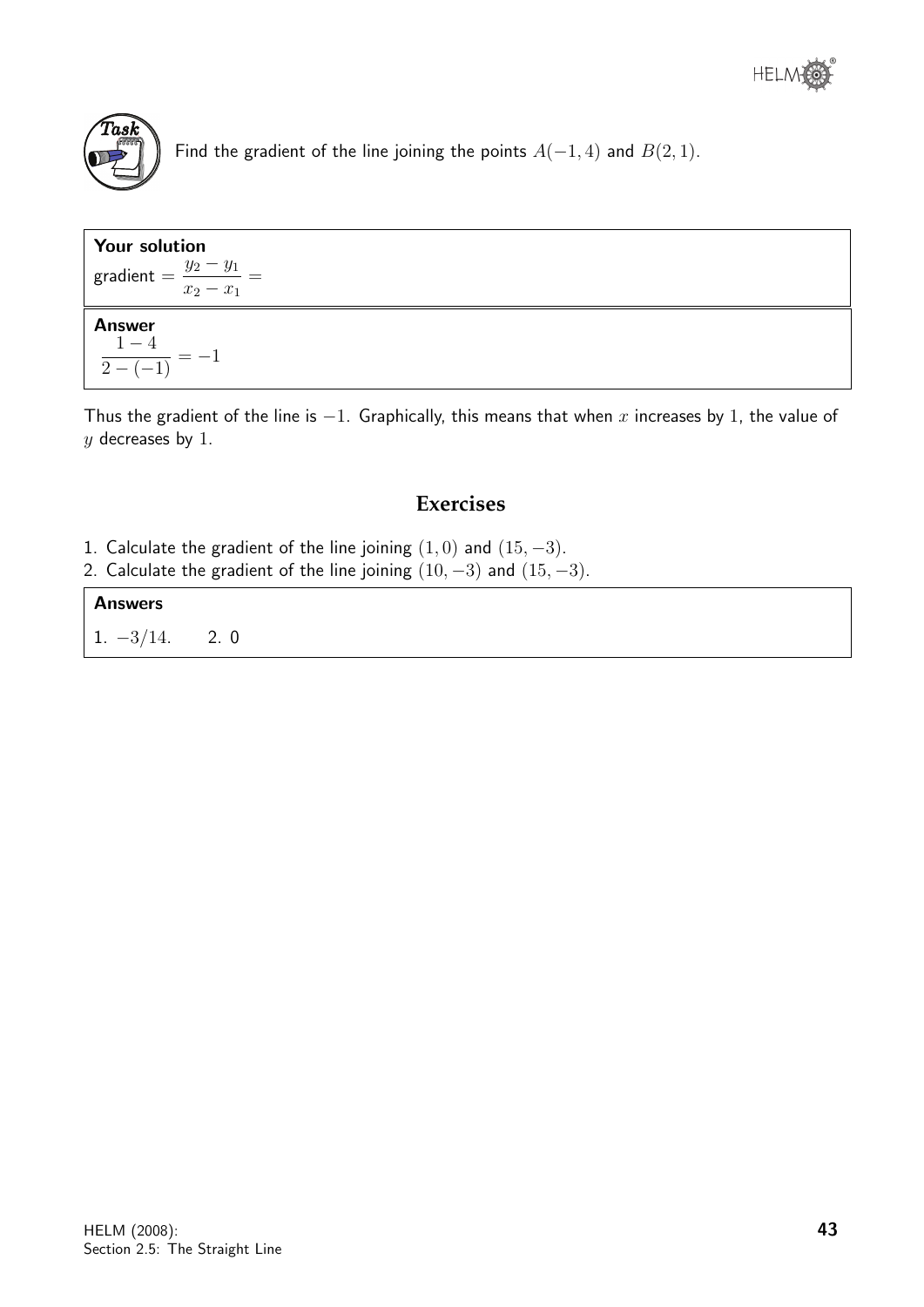# **3. The equation of a straight line through two points**

The equation of the line passing through the points with coordinates  $A(x_1, y_1)$  and  $B(x_2, y_2)$  is given by the following formula.



The line passing through points  $A(x_1, y_1)$  and  $B(x_2, y_2)$  is given by

$$
\frac{y - y_1}{y_2 - y_1} = \frac{x - x_1}{x_2 - x_1}
$$
 or, equivalently  $y - y_1 = \left(\frac{y_2 - y_1}{x_2 - x_1}\right)(x - x_1)$ 



Find the equation of the line passing through  $A(-7, 11)$  and  $B(1, 3)$ .

First apply the formula:  $\frac{y - y_1}{y}$  $y_2 - y_1$  $=\frac{x-x_1}{x_1+x_2+x_2}$  $x_2 - x_1$ 

Your solution  $y -$ =

Answer  $y-11$  $3 - 11$ =  $x + 7$  $1 + 7$ .

Simplify this to obtain the required equation:

| <b>Your solution</b> |  |
|----------------------|--|
| <b>Answer</b>        |  |
| $y=4-x$              |  |

## **Exercises**

- 1. Find the equation of the line joining  $(1, 5)$  and  $(-9, 2)$ .
- 2. Find the gradient and vertical intercept of the line joining  $(8, 1)$  and  $(-2, -3)$ .

**Answers** 3 10  $x +$ 47 10  $. 2.0.4, -2.2.$